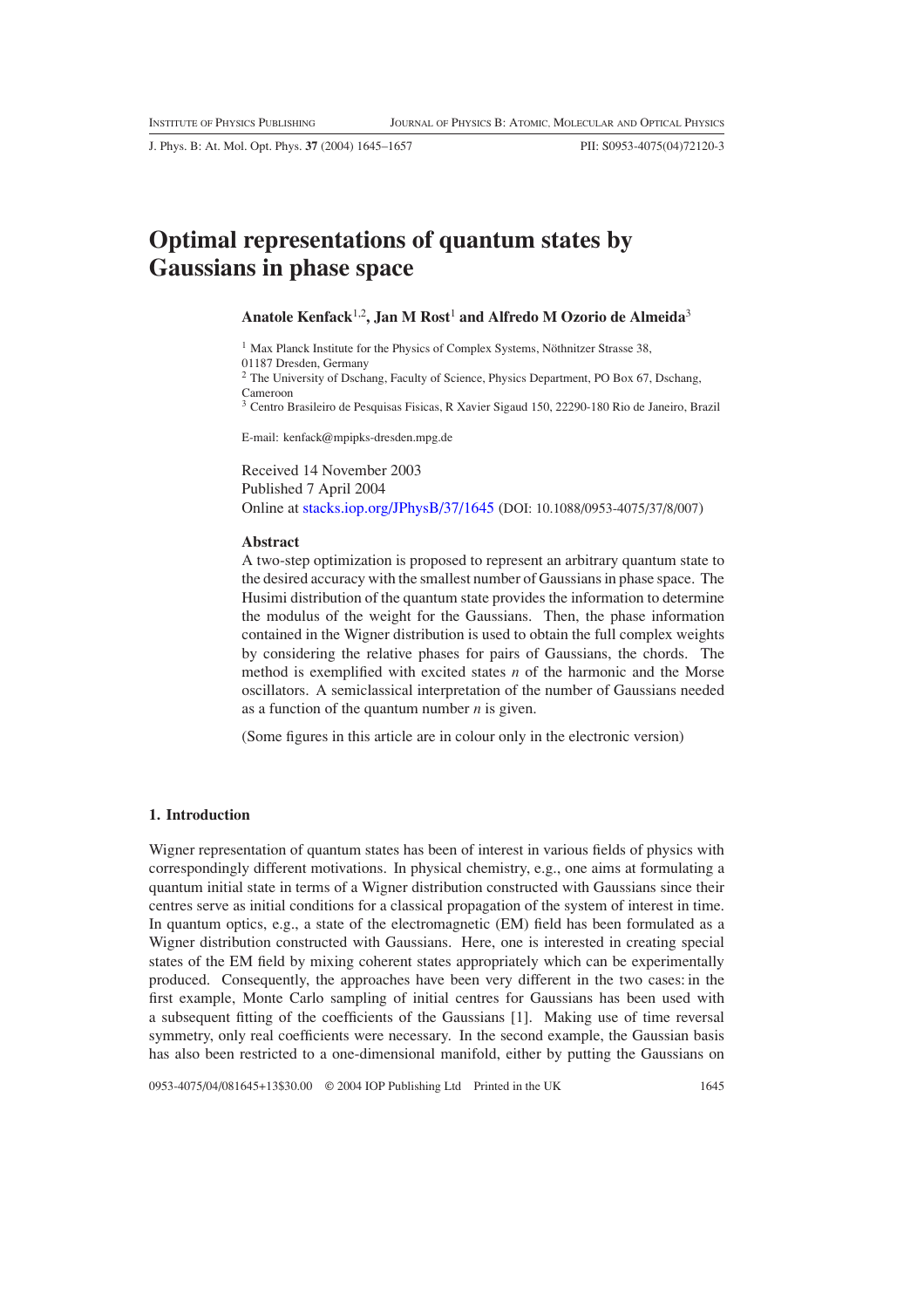a line or on a circle [2]. In this case, however, the (complex) coefficients can be directly determined using the analytical properties of coherent states.

Here, we aim at combining the flexibility of using arbitrarily placed Gaussians available in the first example with the rigour of determining the coefficients of the Gaussian basis functions in a one-dimensional manifold of the second example. To this end, we first formulate in section [2](#page-1-0) a Wigner phase space representation of a quantum state in terms of an expansion into Gaussians. Smoothing the distribution leads to the Husimi representation and allows us to determine the squared moduli  $A_i$  of the coefficients for the Gaussians by diagonalization, since the (off-diagonal) oscillatory part is highly suppressed by the smoothing, as explained in section [2.](#page-1-0) Yet, as can be shown, the  $A_j$  are the same as in the Wigner representation. Hence, we can insert the  $A_j$  into the Wigner representation and determine from its Fourier transform in phase space the phases  $\theta_i$  to finally get the full complex coefficients

$$
a_j = (A_j 2\pi \hbar)^{1/2} \exp i\theta_j,\tag{1}
$$

<span id="page-1-5"></span>up to a global (arbitrary) phase. At this point, we come back to a one-dimensional manifold in phase space, as in example 2 above. However, we cannot use a predefined path (such as a line or circle). Instead, we make use of the chord representation which consists of all pairs of the Gaussians, as detailed in section [3.](#page-2-0) A polygon of a subset of chords, which are independent of each other and have the largest distances in phase space, is the most reliable and sufficient to obtain the phases. The polygon forms a one-dimensional manifold in phase space as in example 2, and allows for fully flexible (i.e. randomly placed Gaussians) as in example 1. Additionally, the coherent state basis determined in this way carries optimized, complex weights.

In section [4,](#page-4-0) we demonstrate how the proposed construction actually performs, using excited harmonic and Morse oscillator states as examples. In section [5,](#page-9-0) we provide a semiclassical interpretation of the number of Gaussians needed in terms of the degree of excitation (number of nodes) to represent the states to a given accuracy. The paper ends with a conclusion in section [6.](#page-11-0)

## <span id="page-1-0"></span>**2. Wigner and Husimi representations in terms of Gaussians**

<span id="page-1-2"></span>We start from the Wigner representation

$$
W^{\psi}(x) = \int \frac{\mathrm{d}q'}{2\pi\hbar} \left\langle q + \frac{q'}{2} \right| \psi \right\rangle \left\langle \psi \right| q - \frac{q'}{2} \left\langle \exp\left(-\frac{\mathrm{i}}{\hbar} p q'\right),\right\rangle \tag{2}
$$

<span id="page-1-1"></span>of a quantum state  $\psi$  where  $x = (p, q)$  is an abbreviation for momentum p and position q. We may expand the quantum state in a coherent state basis of finite length *N*,

$$
|\psi\rangle \approx \sum_{j=1}^{N} a_j |X_j\rangle, \tag{3}
$$

<span id="page-1-3"></span>where the  $|X_j\rangle$  are coherent states centred at  $(P_j, Q_j)$  which read in position representation [3, 4]

$$
\langle q|X_j \rangle = (\pi \hbar)^{-1/4} \exp \left( -\frac{1}{2\hbar} (q - Q_j)^2 + \frac{i}{\hbar} P_j (q - Q_j/2) \right). \tag{4}
$$

<span id="page-1-4"></span>Increasing *N*, the quantum state can be represented with high accuracy by [\(3\)](#page-1-1), only limited by numerical instabilities once the momenta become too large. Inserting [\(3\)](#page-1-1) into the Wigner representation [\(2\)](#page-1-2), one obtains

$$
W^{\psi}(x) = \sum_{j,k=1}^{N} a_j a_k^* W_{jk}(x),
$$
\n(5)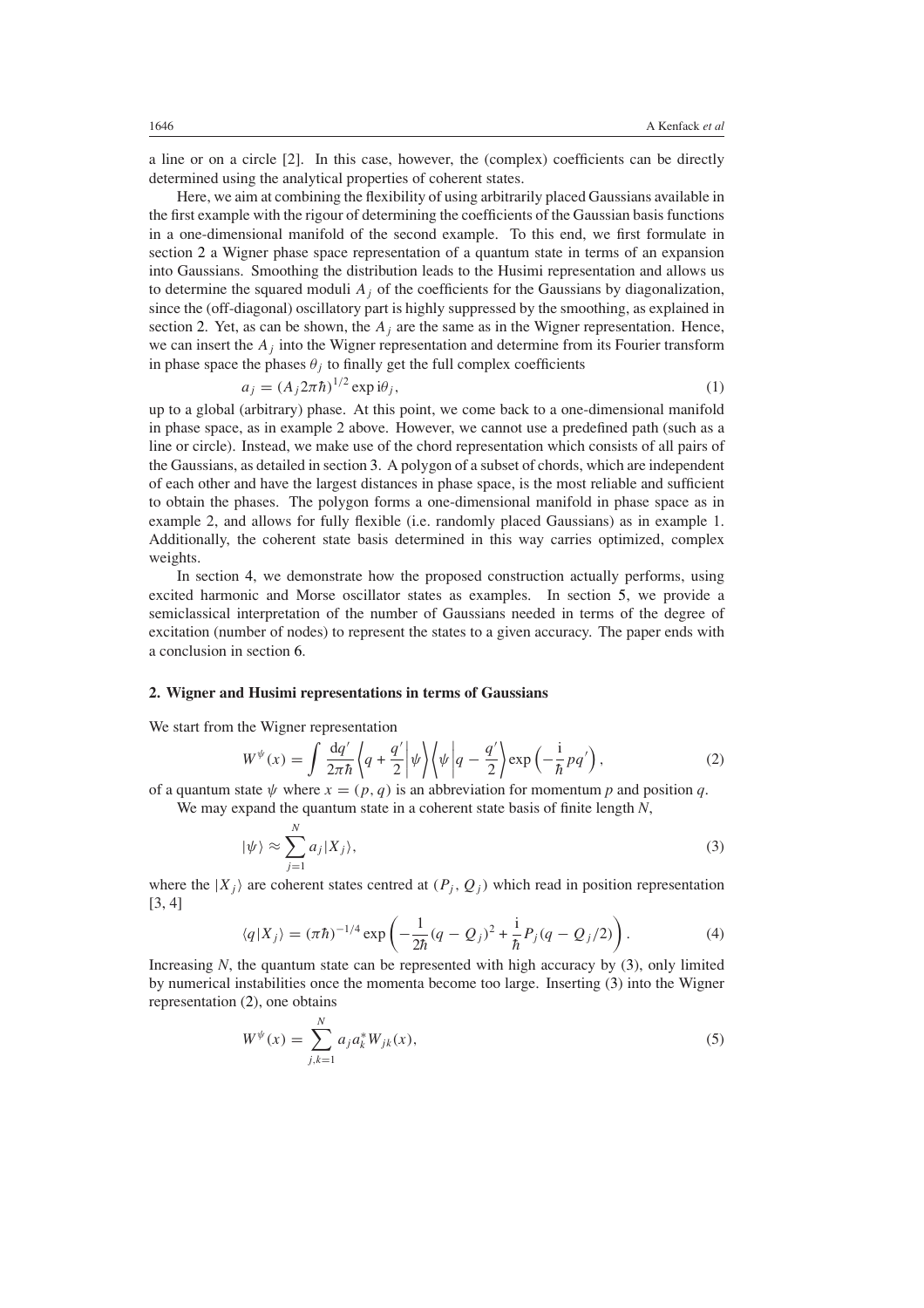<span id="page-2-1"></span>where

$$
W_{jk}(x) \equiv W(X_j, X_k, x) = \int \frac{\mathrm{d}q'}{2\pi\hbar} \left\langle q + \frac{q'}{2} \middle| X_j \right\rangle \left\langle X_k \middle| q - \frac{q'}{2} \right\rangle \exp\left(-\frac{\mathrm{i}}{\hbar}pq'\right). \tag{6}
$$

<span id="page-2-2"></span>With [\(4\)](#page-1-3) the integration over  $q'$  in [\(6\)](#page-2-1) can be performed to arrive at the explicit expression

$$
W_{jk}(x) = \frac{1}{\pi \hbar} \exp(-(x - \bar{X}_{jk})^2/\hbar) \exp\left(-\frac{i}{\hbar}(x \wedge \delta X_{jk} + X_j \wedge X_k/2)\right), \quad (7)
$$

known as the crossed Wigner function (or Moyal bracket [5]), where

$$
\bar{X}_{jk} = (X_j + X_k)/2 \qquad \text{and} \qquad \delta X_{jk} = X_j - X_k. \tag{8}
$$

<span id="page-2-3"></span>In [\(7\)](#page-2-2) we have used the wedge product,

$$
X \wedge X' = P Q' - Q P' \equiv (\mathbf{J} X) \cdot X',\tag{9}
$$

to shorten the notation. (With the equivalence in [\(9\)](#page-2-3) we also define the symplectic matrix **J**.)

The oscillating  $W_{jk}$  for  $j \neq k$  have a contribution from a Gaussian centred half way between  $X_j$  and  $X_k$  at  $\overline{X}_{jk}$ , which is as strong as the (non-oscillating) diagonal contributions *W<sub>jj</sub>* centred at *X<sub>j</sub>*. Although the Wigner representation  $W^{\psi}$  in terms of *N* Gaussians becomes exact for  $N \to \infty$ , it is numerically tedious to determine the complex  $a_j$ , even for a finite number *N* of terms in [\(5\)](#page-1-4), due to the strong oscillations in  $W^{\psi}$ . Hence, we smooth  $W^{\psi}$  in the well-known fashion to arrive at the Husimi representation

$$
H^{\psi}(x) = (\pi \hbar)^{-1} \int dx' \exp(-(x - x')^2/\hbar) W^{\psi}(x')
$$
  
= 
$$
\frac{1}{2\pi \hbar} \sum_{j,k} a_j a_k^* \langle x | X_j \rangle \langle X_k | x \rangle,
$$
 (10)

where

$$
\langle x|X_k\rangle = \exp\left(-\frac{1}{4\hbar}(x - X_k)^2 - \frac{1}{2\hbar}x \wedge X_k\right). \tag{11}
$$

Now, the oscillations in the off-diagonal terms have a wavelength of  $2\pi\hbar/|\delta X_{ik}|$  in phase space. Hence, they are damped exponentially with increasing separation  $\delta X_{ik}$  of the Gaussians. This justifies the use of only the diagonal part of  $H^{\psi}$  to determine the coefficients  $A_j = |a_j|^2/(2\pi\hbar)$ in

$$
H^{\psi}(x) \approx \bar{H}^{\psi}(x) = \sum_{j=1}^{N} A_j |\langle x | X_j \rangle|^2,
$$
\n(12)

where we call

$$
|\langle x|X_j\rangle|^2 = \exp\left(-\frac{1}{2\hbar}(x - X_j)^2\right),\tag{13}
$$

a Gaussian phase space packet (gpp).

## <span id="page-2-0"></span>**3. Optimization of the Gaussian (gpp) representation**

#### *3.1. Obtaining the moduli by matrix diagonalization from the Husimi function*

Assuming that the locations  $x_{j=1,\dots,N}$  are given (the Monte Carlo procedure will be illustrated in section [4](#page-4-0) with an example) we minimize the functional

$$
\sigma[A_{\{j\}}, N] = \int dx \left( H^{\psi}(x) - \sum_{j=1}^{N} A_j |\langle x | X_j \rangle|^2 \right)^2, \tag{14}
$$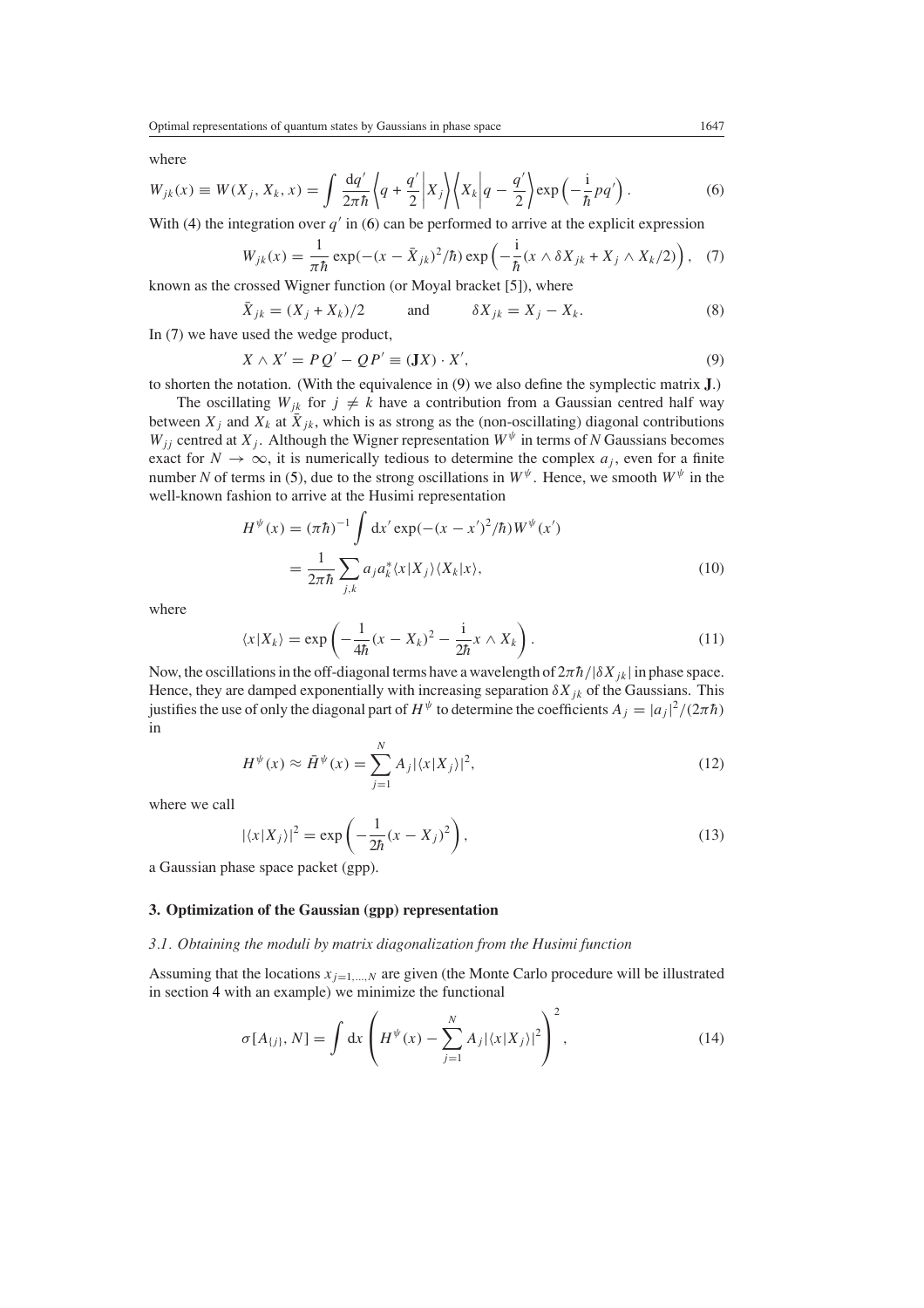<span id="page-3-4"></span>in the  $A_{\{j\}}$ . The minimization turns into a linear optimization problem by discretizing the integral on a grid with *L* phase space points  $x_{l=1,...,L}$ ,

$$
\sigma_L[A_{\{j\}}, N] = \frac{1}{N_L} \sum_{l=1}^L \left( H^{\psi}(x_l) - \sum_{j=1}^N A_j |\langle x_l | X_j \rangle|^2 \right)^2 \equiv \sum_{l=1}^L s(x_l), \quad (15)
$$

<span id="page-3-0"></span>with the normalization  $N_L = \sum_{l=1}^{L} (H^{\psi}(x_l))^2$ . As can be easily seen,  $\sigma_L[A_{\{j\}}, N]$  is minimized by solving the matrix equation

$$
\mathbf{G}A = h^{\psi},\tag{16}
$$

where the matrix elements  $G_{lj} = |\langle x_l | X_j \rangle|^2$  are gpps. The vector  $A = (A_1, A_2, \dots, A_N)$ contains the coefficients to be determined and the vector *h<sup>ψ</sup>* is the discretized Husimi function with elements  $h_j^{\psi} = H^{\psi}(x_j)$ . In general, the matrix *G* will be sparse and appropriate algorithms can be used to solve [\(16\)](#page-3-0) efficiently [6].

## *3.2. Obtaining the phases from the largest chords in the chord function*

Having determined the  $A_j$  we still lack the phases  $\theta_j$  of the coefficients in [\(1\)](#page-1-5). While the smoothed distribution  $H^{\psi}$  suppresses the interference terms caused by the phases, we now need a representation which does the exact opposite: emphasizing the phase differences over the diagonal contributions. In general, this is not possible since the diagonal contributions dominate in the Wigner representation [\(5\)](#page-1-4). However, we can separate the location of the diagonal contributions from that of the off-diagonal terms in phase space. This is accomplished by taking the *phase space Fourier transform* of the Wigner representation  $W^{\psi}(x)$  defined by

$$
\tilde{W}^{\psi}(\xi) = \int \frac{\mathrm{d}x}{2\pi\hbar} W^{\psi}(x) \exp\left(\frac{\mathrm{i}}{\hbar}(x \wedge \xi)\right),\tag{17}
$$

<span id="page-3-3"></span><span id="page-3-1"></span>which is also called the chord function [7].<sup>4</sup> The chord function  $\tilde{W}^{\psi}$  is given in the coherent state basis by

$$
\tilde{W}^{\psi}(\xi) = \sum_{j,k=1}^{N} a_j a_k^* \tilde{W}_{jk}(\xi),
$$
\n(18)

where

$$
\tilde{W}_{jk}(\xi) \equiv \tilde{W}(X_j, X_k, \xi) = \int \frac{dq}{2\pi\hbar} \left\langle q + \frac{\xi_q}{2} \left| X_j \right\rangle \left\langle X_k \right| q - \frac{\xi_q}{2} \right\rangle \exp\left(-\frac{i}{\hbar} \xi_p q\right),\tag{19}
$$

with  $\xi = (\xi_p, \xi_q)$ . In the representation [\(18\)](#page-3-1) it is easy to see that the chord function is related to the original  $W_{ik}(x)$  from [\(6\)](#page-2-1) through

$$
\tilde{W}(X_j, X_k, \xi) = \frac{1}{2} W(X_j, -X_k, \xi/2),\tag{20}
$$

which can be used in connection with [\(7\)](#page-2-2) to obtain directly

<span id="page-3-2"></span>
$$
\tilde{W}_{jk}(\xi) = \frac{1}{2\pi\hbar} \exp\left(-\frac{(\xi - \delta X_{jk})^2}{4\hbar}\right) \exp\left(-\frac{i}{\hbar}(\xi \wedge \bar{X}_{jk} + X_k \wedge X_j/2)\right). \tag{21}
$$

Hence, the phase space Fourier transform turns  $X_k$  into  $-X_k$  in the coherent state representation which means that sums  $\bar{X}_{ki}$  and differences  $\delta X_{ik}$  of Gaussians interchange their role, going from  $W_{ik}$  to  $\tilde{W}_{ik}$ . As one can see from [\(21\)](#page-3-2) all diagonal terms  $j = k$  collapse onto Gaussians

<sup>&</sup>lt;sup>4</sup> Usually the sign of  $\xi_p$  is reversed in the definition of  $\tilde{W}^{\psi}$ , known as the Woodward ambiguity function in communication theory [8] or the characteristic function in quantum optics [9]. Here we follow the definition from [7].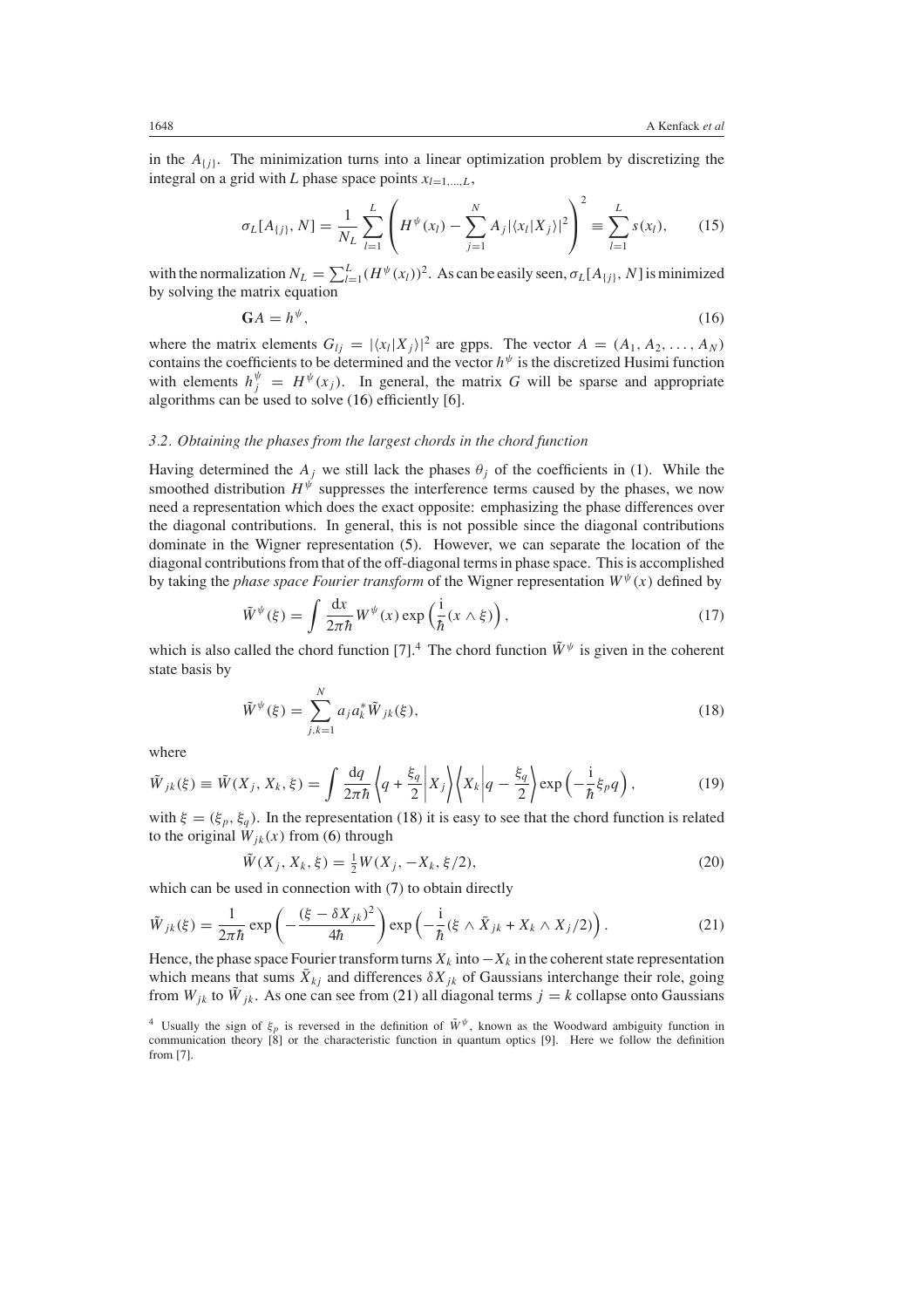centred at  $\xi = 0$ , whereas each interference term is a Gaussian centred on the *chord*  $\delta X_{ik}$ joining  $X_i$  and  $X_k$ . (Both directions  $\pm \delta X_{ik}$  are present, leading to symmetric contributions in chord space with  $\tilde{W}(-\xi) = \tilde{W}^*(\xi)$ .) The complementary purpose of the chords compared to the original Gaussians, emphasizing diagonal and off-diagonal properties of the Wigner representation, respectively, has its reason in the replacement of all midpoint centres  $\bar{X}_{jk}$  by differences  $\delta X_{ik}$  and vice versa in the Gaussians.

To finally obtain the phases we look for a chord  $\delta X_{jk}$  which is sufficiently far from all the other chords, so that at  $\xi = \delta X_{jk}$  the chord function is dominated by the single nondiagonal contribution  $W_{ik}(\delta X_{jk})$ :

<span id="page-4-1"></span>
$$
\tilde{W}^{\psi}(\delta X_{jk}) - \sum_{l} |a_{l}|^{2} \tilde{W}_{ll}(\delta X_{jk}) \approx a_{j} a_{k}^{*} \tilde{W}_{jk}(\delta X_{jk})
$$
\n
$$
= \sqrt{A_{j} A_{k}} \exp(i(\theta_{jk} - X_{k} \wedge X_{j}/2\hbar)). \tag{22}
$$

Recalling that we have already determined  $A_j$  from the Husimi function, we can solve [\(22\)](#page-4-1) for  $\theta_{ik} = \theta_i - \theta_k$ . Of course, the modulus of both sides of [\(22\)](#page-4-1) should be approximately equal, which provides a check on the previous Husimi fitting. The diagonal sum that is subtracted from  $\tilde{W}^{\psi}(\delta X_{jk})$  in [\(22\)](#page-4-1) decays exponentially with  $\delta X_{jk}^2$ , so it will only affect the phases of the smaller chords. It might appear to only be consistent with our previous approximation of the Husimi function to neglect the diagonal sum in [\(22\)](#page-4-1), but this would perturb the phases of small chords.

## <span id="page-4-0"></span>**4. Placing the Gaussians: examples**

So far, nothing has been said about how to place the Gaussians in phase space that are meant to approximate a given Husimi function. An obvious criterion is that any relative maximum of this smooth distribution should also receive a coherent state. Further knowledge of the distribution can reduce the basis set and should therefore be used.

#### *4.1. Incorporating special properties of the quantum state*

Simplifications arise if the quantum state which produces the Wigner function has certain properties. If  $|\psi\rangle$  is an eigenstate of a given Hamiltonian  $\hat{H}$  with energy  $E_n$ , then the semiclassical considerations in the following section show that the Gaussian centres may be restricted to  $|H(X) - E_n| \leq \hbar$ .

If  $|\psi\rangle$  is itself a linear combination of, e.g., two states,  $|\psi\rangle = a_1|\psi_1\rangle + a_2|\psi_2\rangle$ , the present approach allows one to fit the two states  $|\psi_i\rangle$  separately to a set of Gaussians.

A further simplication results from possible symmetries. For instance, for the eigenstate of an even potential, one should place the Gaussians symmetrically at  $(P_j, \pm Q_j)$  with *aj*<sup>−</sup> = ±*aj*+, so as to guarantee even or odd states. Again, this is a very particular case, but time reversal invariance is much more common. If the state  $|\psi\rangle$  resulted from initial real wavefunctions and the evolution proceeded through interactions that preserve time reversal symmetries (in usual practice, if there are no magnetic fields) then the final state can also be real. In this case, one must choose symmetric pairs of Gaussians at  $(\pm P_i, Q_i)$  with equal real coefficients,  $a_{j-} = a_{j+}$ , so as to ensure that  $|\psi\rangle$  is also real. This halves the number of independent coherent states to be fitted and reduces the choice of phase to either zero, or  $\pi$ . Any further knowledge should generally be used to reduce the randomness of the positions of the coherent states to be fitted to  $|\psi\rangle$ . The semiclassical considerations in the following section may be a further guideline. When this knowledge is exhausted, the best course is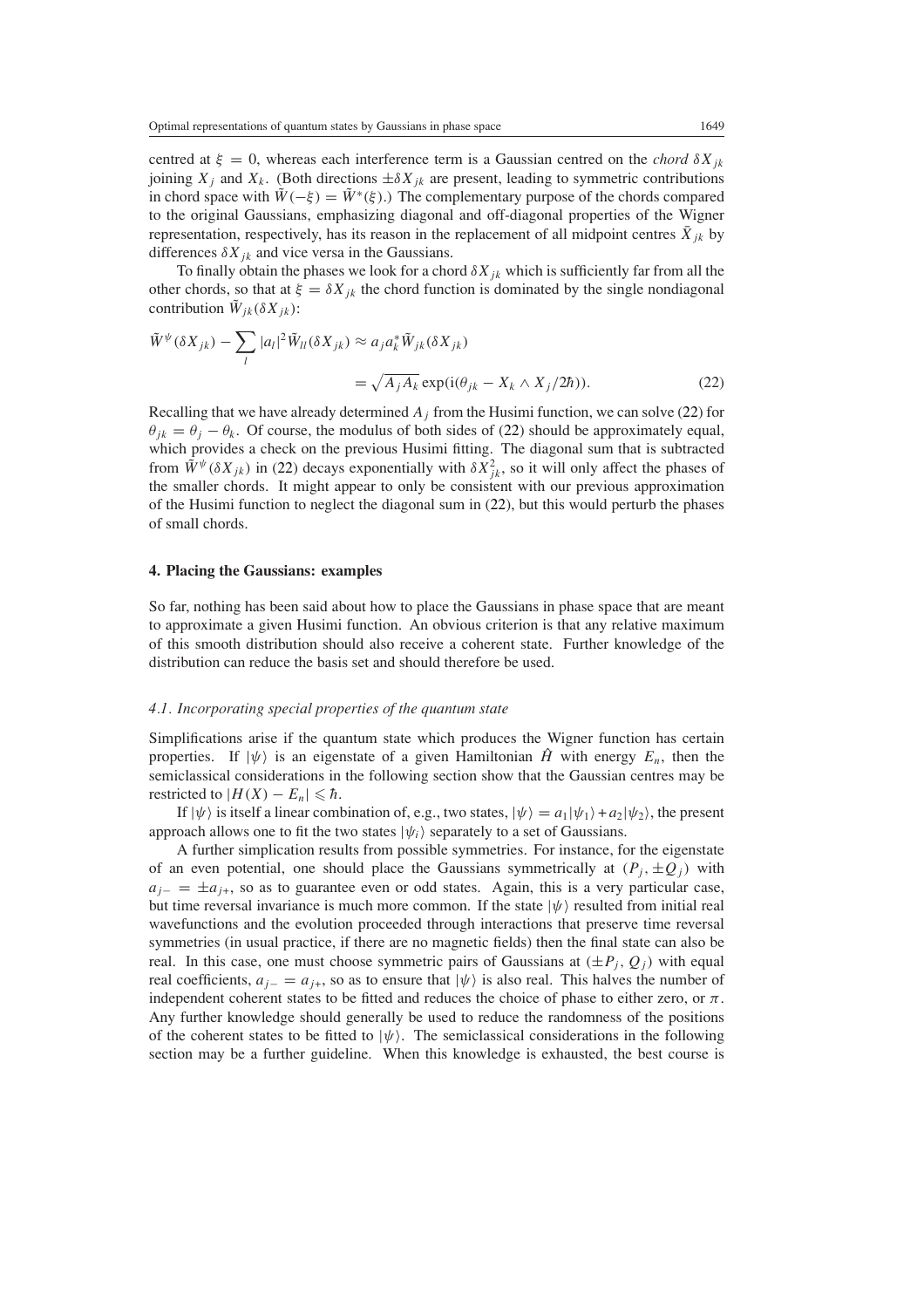

<span id="page-5-0"></span>Figure 1. Schematic representation of a regular (a) and random (b) arrangement of Gaussian centres and the resulting chords (dashed) in the plane of phase space. The solid lines indicate the chords used to construct the phases, see text. For the specific example drawn in (a)  $M = j = 2$ .

to optimize random guesses by Monte Carlo fitting of arbitrary Gaussians, within the given constraints.

# *4.2. Harmonic oscillator: regularly placed Gaussians on a circle and the problem of degenerate chords*

Before we demonstrate the full potential of the proposed method, we first illustrate the points raised above with the simple harmonic oscillator. Here, for a given quantum state  $|\psi_n\rangle$ , the Husimi distribution

$$
H^{\psi_n}(x) = \exp(-x^2/2) \frac{1}{n!} (x^2/2)^n
$$
\n(23)

peaks at a circle in phase space with radius  $x = R_n$ , where  $\frac{1}{2}R_n^2 = \frac{1}{2}(p^2 + q^2) \equiv n$  is the classical energy close to the quantum energy of  $E_n = n + \frac{1}{2}$ . Moreover, the problem is time reversal invariant and has parity in space. A coherent state basis on a circle in phase space with fixed radius  $R_n$  and compatible with the two symmetries is given by

$$
\{|X_j\rangle\} = \left\{ \left| R_n, \phi_j = \frac{2j-1}{4M} \pi \right\rangle \right\}, \qquad 1 \leqslant j \leqslant 4M, \tag{24}
$$

where  $M \ge 1$  is an integer and  $P_j = R_n \sin \phi_j$ ,  $Q_j = R_n \cos \phi_j$ . The explicit coordinate representation follows directly from [\(4\)](#page-1-3). In the remaining angular degree of freedom, the spatial inversion operation  $q \to -q$  translates on the basis states to  $\phi_j \to \phi_j + \pi$  while time reversal leads to  $\phi_i \rightarrow -\phi_i$ . Each coherent state *j* carries the same absolute weight  $A_i(R_n) = A(R_n)$  which follows from the simplest solution to the matrix equation [\(16\)](#page-3-0). This weight may be absorbed in the normalization constant  $N(R_n)$  of the wavefunction to be constructed. The determination of the phases  $\theta_i$  of the coefficients  $a_i$  is greatly simplified by the symmetry of the wavefunction. From figure [1\(](#page-5-0)a) it is clear that the two chords shown connect gpps related by time reversal symmetry, i.e.

$$
(a_j|R_n, \phi_j)^* = a_j^* |R_n, -\phi_j\rangle = a_j^* |R_n, \phi_{4M-j+1}\rangle.
$$
 (25)

This implies  $\theta_i = -\theta_{4M-j+1}$ . A second condition on the phases is provided by the general chord relation [\(22\)](#page-4-1). Since the chord function  $\tilde{W}^{\psi}$  is real for the harmonic oscillator<sup>5</sup>, one can fulfil [\(22\)](#page-4-1) only if the phase on the rhs obeys

$$
\theta_j - \theta_k + \frac{1}{2}R^2 \sin \frac{(j-k)\pi}{2M} = m\pi,
$$
\n(26)

<sup>5</sup> This may be inferred from the fact that complex conjugate of the rhs of [\(17\)](#page-3-3) is identical to the original expression since the Wigner function for the harmonic oscillator is real [15].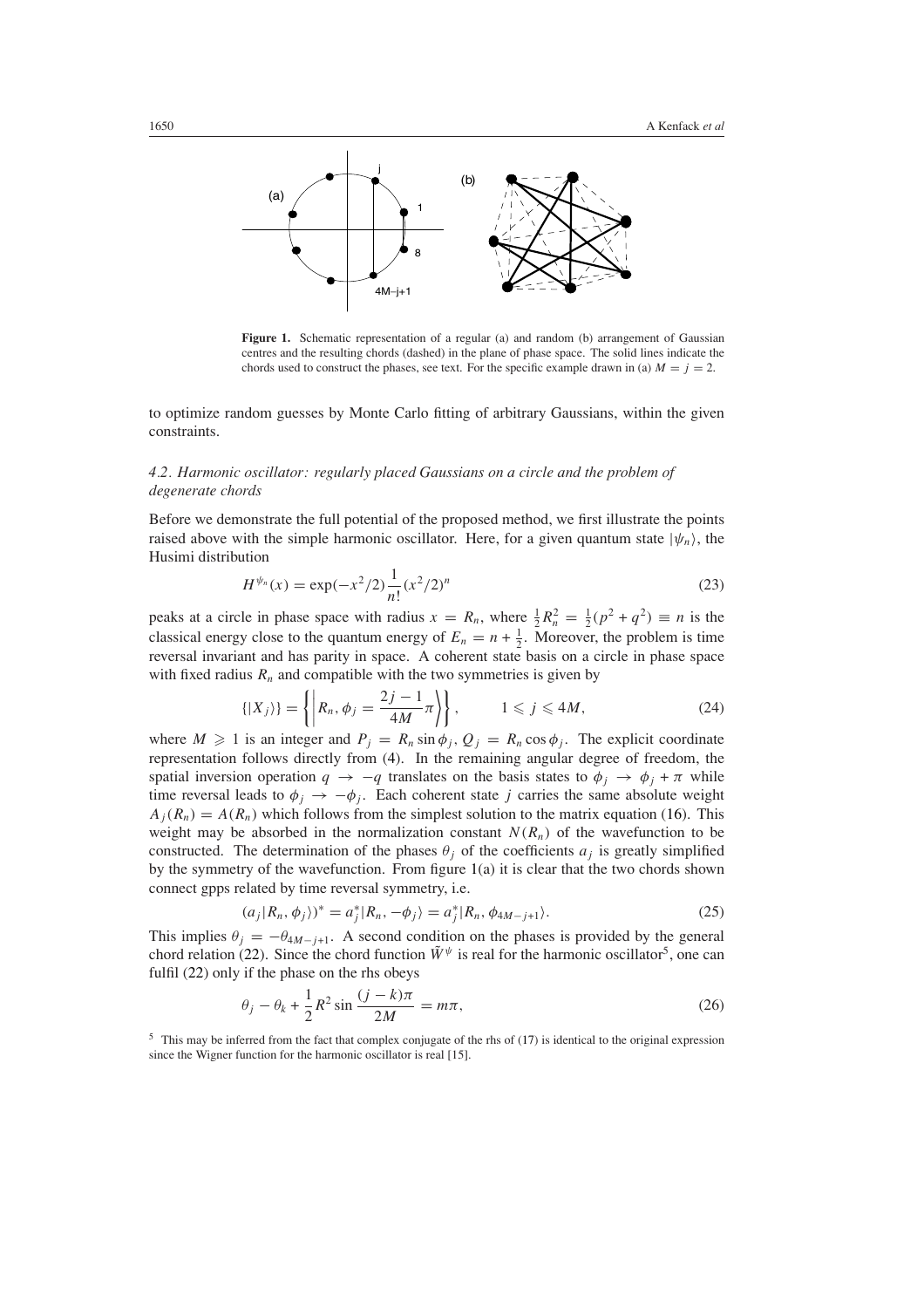**Table 1.** Comparison of the accuracy  $\sigma$  as defined by [\(15\)](#page-3-4) of HO eigenfunctions  $\psi_n$  approximated with *N* regularly spaced and randomly chosen (bold) ggps, see text.

| n | N               | σ                     | $R_n$ |
|---|-----------------|-----------------------|-------|
|   | 4               | $9.9 \times 10^{-2}$  | 3.33  |
|   | 4               | $1.0 \times 10^{-2}$  |       |
|   | 8               | $2.4 \times 10^{-2}$  | 3.40  |
|   | (8 <sup>a</sup> | $9.2 \times 10^{-3}$  |       |
| 4 | 8               | $3.30 \times 10^{-2}$ | 3.90  |
|   | 8               | $1.45 \times 10^{-3}$ |       |
| 6 | 8               | $9.0 \times 10^{-2}$  | 4.44  |
|   | 8               | $9.5 \times 10^{-3}$  |       |

<sup>a</sup> Optimization produces some negative weights  $A_j$  indicating overlapping ggps.

where we put without loss of generality  $m = 0$  since we can fix the sign of the terms in the linear combination in the end.

These two conditions for the phases of a chord completely determine  $\theta_i$  for the gpp in the first quadrant of phase space,

$$
\theta_j = -\frac{R^2}{4\hbar} \sin 2\phi_j \qquad (j \leqslant M). \tag{27}
$$

<span id="page-6-0"></span>The two symmetries yield the phases in the other three quadrants. The resulting wavefunction for the HO is

$$
\Psi_n(q) = N(R_n) \sum_{j=1}^M \{ \psi_j(r_j(q)) + (-1)^n \psi_j(r_j(-q)) \},\tag{28}
$$

with

$$
\psi_j(r_j(q)) = \exp\left(-r_j^2/2\hbar\right)\cos(r_j R_n \sin\phi_j/\hbar), \qquad r_j = q - R_n \cos\phi_j. \tag{29}
$$
  
The constant  $N(R_n)$  is fixed by requiring  $\Psi_n$  to be normalized. It is easy to see that for

 $(n = 0, R_0 = 0)$  the exact HO ground state wavefunction results. For excited states we find the best radius  $R_n$  where the overlap  $\langle \Psi_n | \Psi_n^{\text{exact}} \rangle$  has its maximum as a function of  $R_n$ .

In this way, we have determined the approximate HO eigenfunctions [\(28\)](#page-6-0) for  $n = 1, 4, 6$ and compared their error  $\sigma$  according to [\(15\)](#page-3-4) in table 1 with the error for approximate eigenfunctions constructed from randomly placed Gaussians. One sees that in general the accuracy increases with the number *N* of coherent states on the circle. For a given *N* the basis with randomly distributed Gaussians, whose construction we will describe next, is always superior by roughly one order of magnitude in *σ*.

# *4.3. Harmonic and Morse oscillator: randomly placed Gaussians*

Now, on purpose we do not make any use of our knowledge about symmetries etc to assess how the 'black box' Monte Carlo method for placing the Gaussians performs in the general situation, illustrated in figure [2.](#page-7-0) Specifically, we study excited states of a harmonic (HO) and a Morse (MO) oscillator where the latter supports 18 bound states defined in atomic units  $(\omega = m = \hbar = 1).$ 

To determine the centres  $x_k = (p_k, q_k)_{k=1,\dots,N}$  of the Gaussians, we perform a Monte Carlo sampling restricted by two conditions: (i) centres are only accepted in a region where the distribution is significant, i.e. where the distribution exceeds a certain threshold *δ*; (ii) the centres must not be too close; this means a minimum distance  $\Delta$  between centres is fixed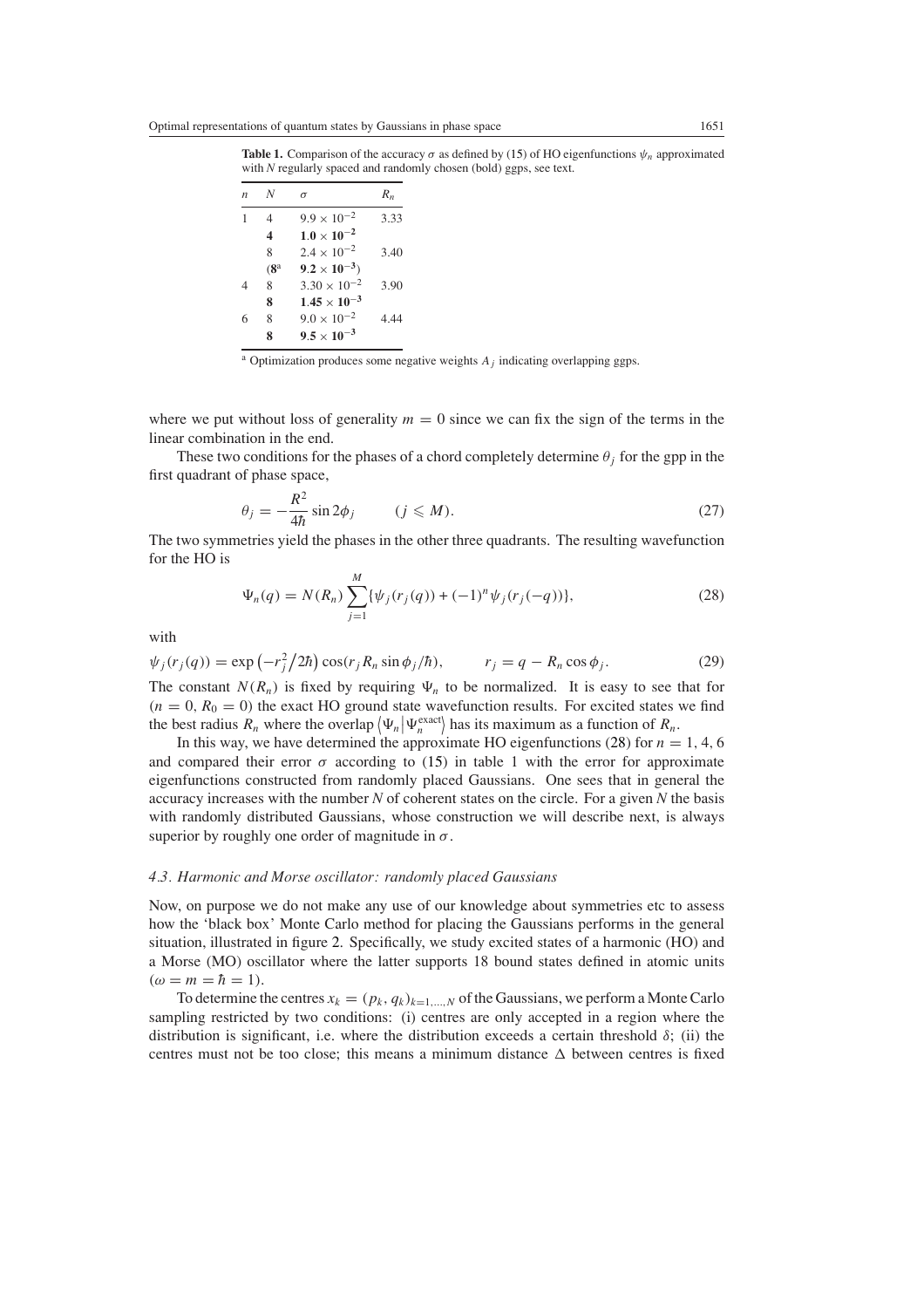

<span id="page-7-0"></span>Figure 2. Contour plot of chord functions shown as solid lines [\(18\)](#page-3-1) for the third excited HO state (left) and the fifth excited MO state (right). In the top row, the open circles give the position of all  $N(N-1)/2$  chords, measured from the origin (0, 0) in the centre ( $N = 7$  for HO,  $N = 14$  for MO). In the bottom row, the filled circles indicate the *N* largest chords used for constructing the polygon to determine the phases.

*a priori*, thereby avoiding overlaps and reducing the total number *N* of gpps used for the representation.

In the practical implementation we begin with one centre  $N = 1$ , determine the  $a_i$  as described in section [3](#page-2-0) and increase *N* until the desired accuracy  $\sigma$  in [\(15\)](#page-3-4) is reached.

Figure [3](#page-8-0) (top) shows the known Husimi function for the third excited state of HO (left) and for the fifth excited state of MO (right). On the bottom the corresponding fitted distributions are shown. We found that  $N = 7$  is sufficient to reproduce quite well the Husimi function of HO whereas 14 coherent states (gpps) are needed in the MO example, to achieve a global relative error of  $\sigma \leq 0.01$  according to [\(15\)](#page-3-4). The respective values for the threshold  $\delta$  and the minimum distance  $\Delta$  are given in the caption of figure [3.](#page-8-0)

Figure [4](#page-8-1) shows the Wigner function of the third excited state of the HO together with its corresponding fit obtained with 7 gpps. The present fitting reproduces the Wigner function everywhere in phase space, even for negative regions which are signatures of quantum interference. This is clearly illustrated in figure [5](#page-8-2) where the deviations of the Monte Carlo sampled Wigner function, less than  $10^{-4}$  everywhere in phase space, are depicted for both the HO (left,  $n = 3$ ) and the MO (right,  $n = 5$ ). The global relative error  $\sigma$  does not exceed 0.01. As one can see from table 1, the basis with *N* randomly placed Gaussians is always superior for HO eigenstates compared to a basis with *N* Gaussians regularly distributed on a circle in phase space.

However, for a fixed width of the Gaussians, as used for simplicity in this work, increasing *N* leads to an improvement of the result only as long as the Gaussians do not significantly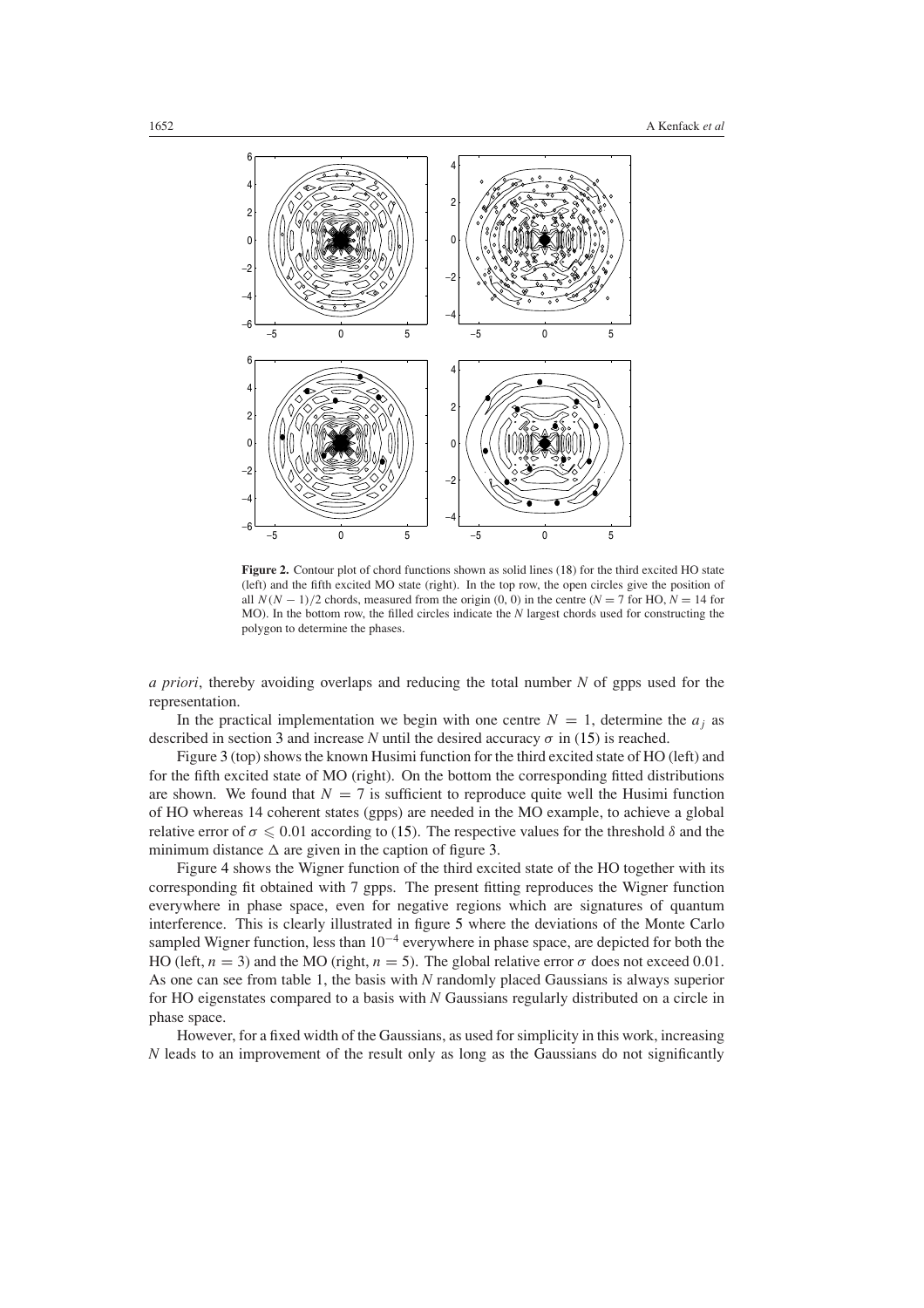

<span id="page-8-0"></span>**Figure 3.** Husimi distributions of the third excited state of the harmonic oscillator (HO) and for the fifth excited state of the Morse oscillator (MO); (top: original, bottom: fit). The fitting of HO (left) is reproduced with  $N = 7$  ( $\delta = 0.035$ ,  $\Delta = 0.5$ ) and that of MO (right) with  $N = 14$  $(\delta = 0.02, \Delta = 1.3)$ .



**Figure 4.** Wigner distributions of the third excited state of HO (left) and its corresponding fit (right) with  $N = 7$  as in figure [1.](#page-5-0)

<span id="page-8-1"></span>

<span id="page-8-2"></span>**Figure 5.** Deviations *s(x)* according to [\(15\)](#page-3-4) of the Monte Carlo sampled Wigner function for the third excited HO state (left) and the fifth excited MO state (right) from the exact Wigner function.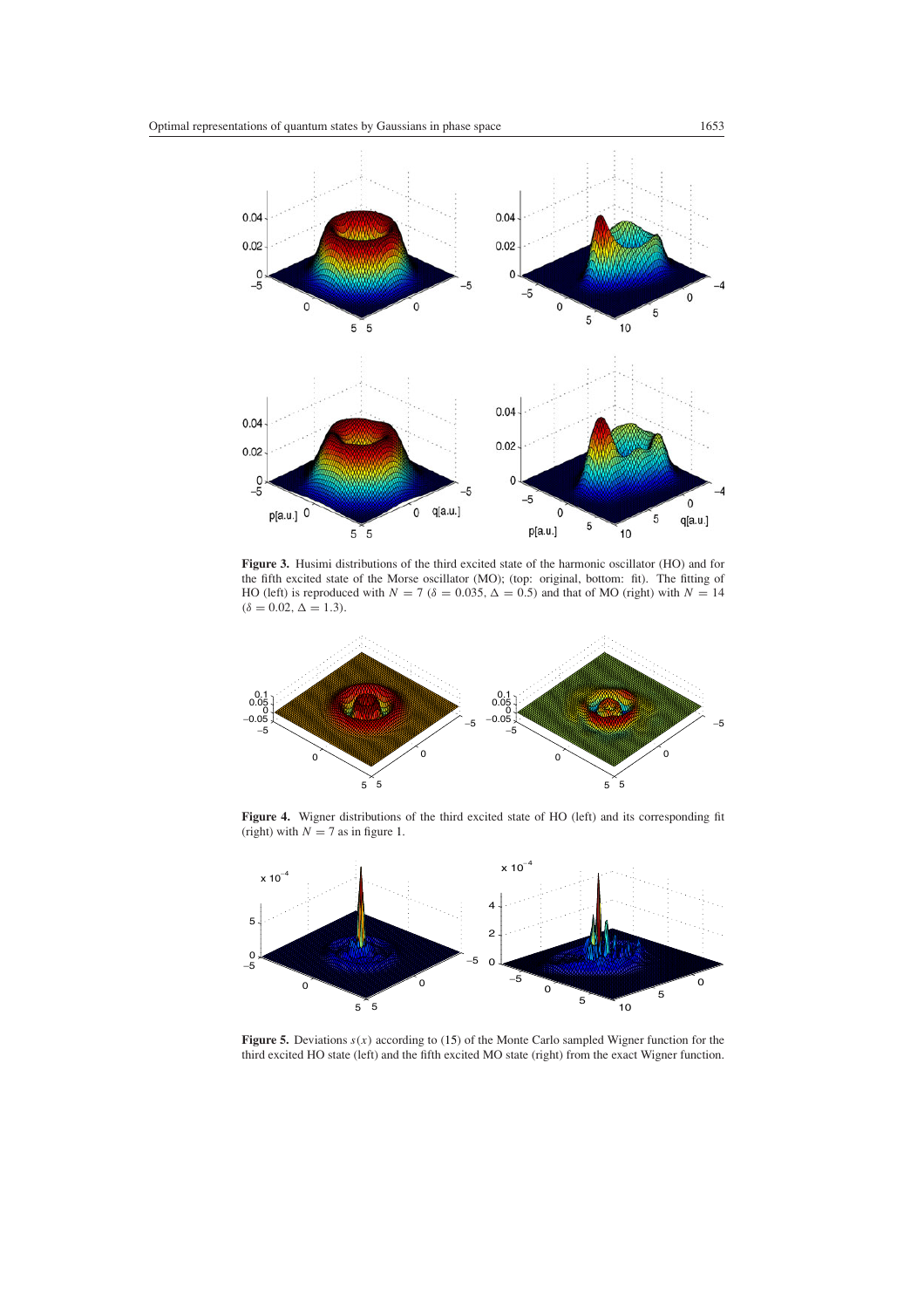

<span id="page-9-1"></span>**Figure 6.** Number of coherent states *N* used for the fitting versus the vibrational quantum number *n* for both harmonic oscillator  $(\Diamond)$ , dashed line: fit with  $N = 2.77\sqrt{n} + 2.10$ ) and Morse oscillators (●, solid line: fit with  $N = 4.87\sqrt{n} + 2.51$ ).

overlap. Once this happens, the diagonalization [\(16\)](#page-3-0) produces unphysical *negative* values for *A<sub>j</sub>* which are illustrated in table 1 with the extreme example of  $n = 1, N = 8$ . Obviously, if one is interested in higher absolute accuracy of the wavefunction and is willing to increase *N*, one can use Gaussians with smaller widths.

Another problem which may occur can also be easily solved. Although not likely due to the Monte Carlo sampling of the centres for the Gaussians, in some cases it may accidentally happen that  $\delta X_{jk} = X_j - X_k$  close to  $\delta X_{lm} = X_l - X_m$ . In such a case of near degeneracies between  $\delta X_{jk}$  and  $\delta X_{lm}$  we solve the 2  $\times$  2 linear equations

$$
\tilde{W}'(\delta X_{jk}) = B_{jk}\tilde{W}_{jk}(\delta X_{jk}) + B_{lm}\tilde{W}_{lm}(\delta X_{jk})
$$
\n(30)

$$
\tilde{W}'(\delta X_{lm}) = B_{jk}\tilde{W}_{jk}(\delta X_{lm}) + B_{lm}\tilde{W}_{lm}(\delta X_{lm}),
$$

for the phases  $\theta_{jk}$  and  $\theta_{lm}$  in

$$
B_{jk} = a_j a_k^* = \sqrt{A_j A_k} \exp(i\theta_{jk}),
$$
\n(31)

where

$$
\tilde{W}'(\delta X_{jk}) = \tilde{W}^{\psi} - \sum_{l} |a_l|^2 \tilde{W}_{ll}(\delta X_{jk}).
$$
\n(32)

This treatment can be easily generalized to higher chord degeneracies.

Finally, to elucidate the systematic connection between the excitation *n* of the eigenstate  $\psi_n$  and the number of ggps *N* necessary to represent it, we have calculated  $N(n)$  under the constraint that  $\sigma$  < 0.01. In figure [6](#page-9-1) one sees that  $N \propto \sqrt{n}$  as the vibrational quantum number *n* increases. This can easily be understood semiclassically. In fact, the result is generally valid as one can see from the WKB quantization.

# <span id="page-9-0"></span>**5. Semiclassical approach**

A semiclassical state  $|\psi\rangle_{SC}$  is supported by a curve in phase space, in the case of one degree of freedom, or in general by a surface with half the phase space dimension [10, 11]. If the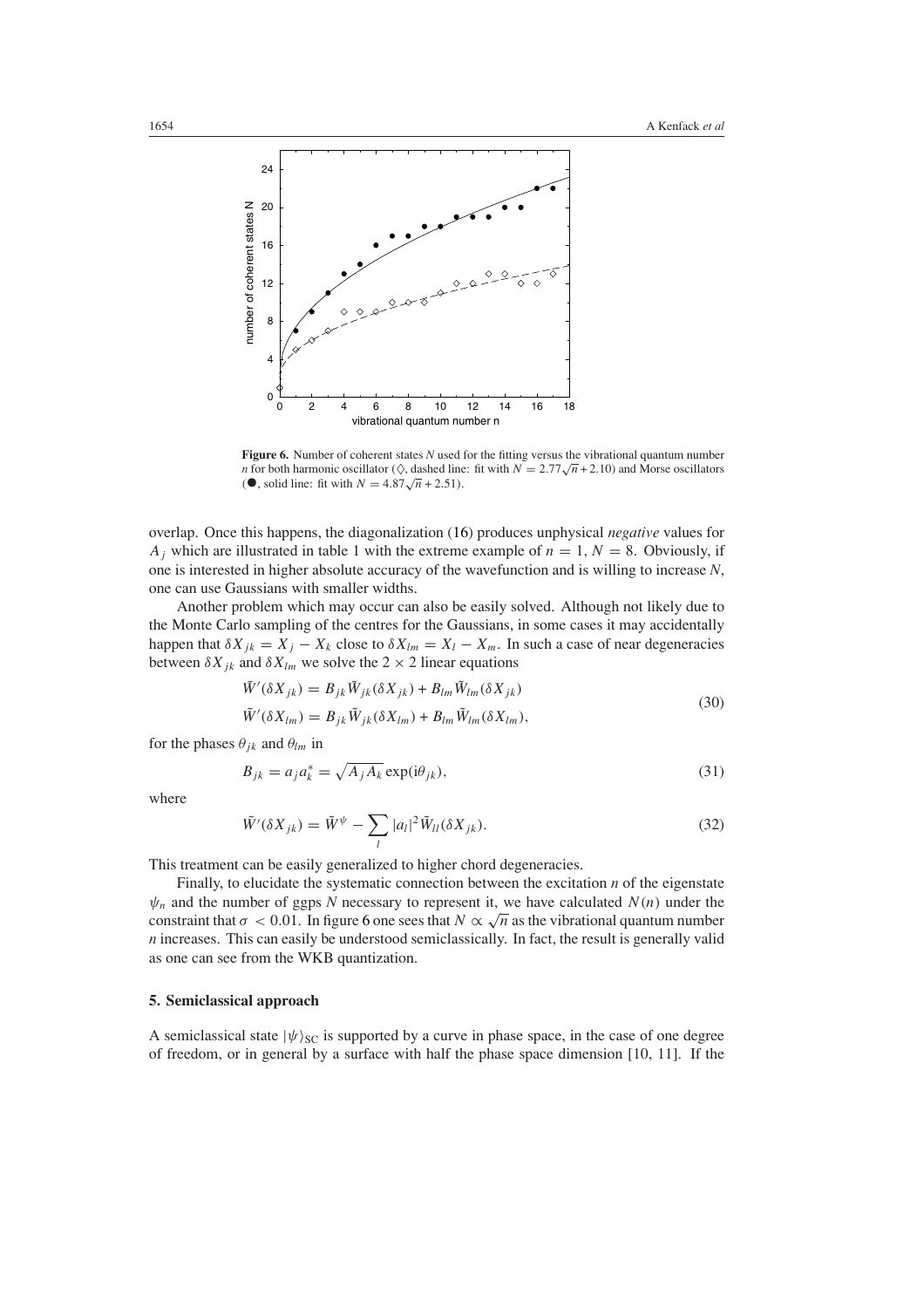

**Figure 7.** Geometrical illustration of the chord  $\xi_k(x)$  in phase space  $x(p, q)$ .

<span id="page-10-0"></span>curve or surface is closed, it must be Bohr-quantized and it will be symmetric about  $p = 0$  in the case of time reversal symmetry. In the case of the position representation, for each branch of the curve (surface),  $p_j(q)$ , one defines the action

$$
S_j(q) = \int_{q_0}^q p_j \, dq,\tag{33}
$$

leading to the generalized WKB wavefunction,

$$
\langle q|\psi\rangle_{\text{SC}} = \sum_{j} a_j(q) \exp\left(\frac{i}{\hbar} \mathcal{S}_j(q)\right). \tag{34}
$$

The amplitudes  $a_i(q)$  can also be expressed in terms of the actions, but the important point is that they are purely classical so that the only  $\hbar$ -dependence occurs in the exponential. Thus locally, for any small range of positions, the semiclassical wavefunction reduces to a superposition of plane waves characterized by the wave vectors  $p_j(q)/\hbar$ . The semiclassical Wigner function is also defined in terms of an action  $S_j(x)$  with respect to the classical curve (surface). But instead of the area between the curve and the *q*-axis, we are now concerned with the area sandwiched between the curve and one of its chords. The latter,  $\xi_k(x)$ , is selected by the property that it is centred on the point *x*, as shown in figure [7.](#page-10-0) Thus, for one degree of freedom [12],

$$
W^{\psi}(x)_{SC} = \sum_{k} A_k(x) \cos\left(\frac{\mathcal{S}_k(x)}{\hbar} - \frac{\pi}{4}\right),\tag{35}
$$

with straightforward generalizations [13]. The important point is that [7]

$$
\frac{\partial S_k}{\partial x} = \mathbf{J}\xi_k,\tag{36}
$$

where we use the symplectic matrix **J** defined in [\(9\)](#page-2-3). Thus the semiclassical state is again represented by a superposition of waves, but now these are *phase space waves*:

$$
W^{\psi}(\delta x)_{\rm SC} \approx \sum_{k} A_k(x) \cos \left( \frac{\delta x \wedge \xi_k(x)}{\hbar} - \frac{\pi}{4} \right). \tag{37}
$$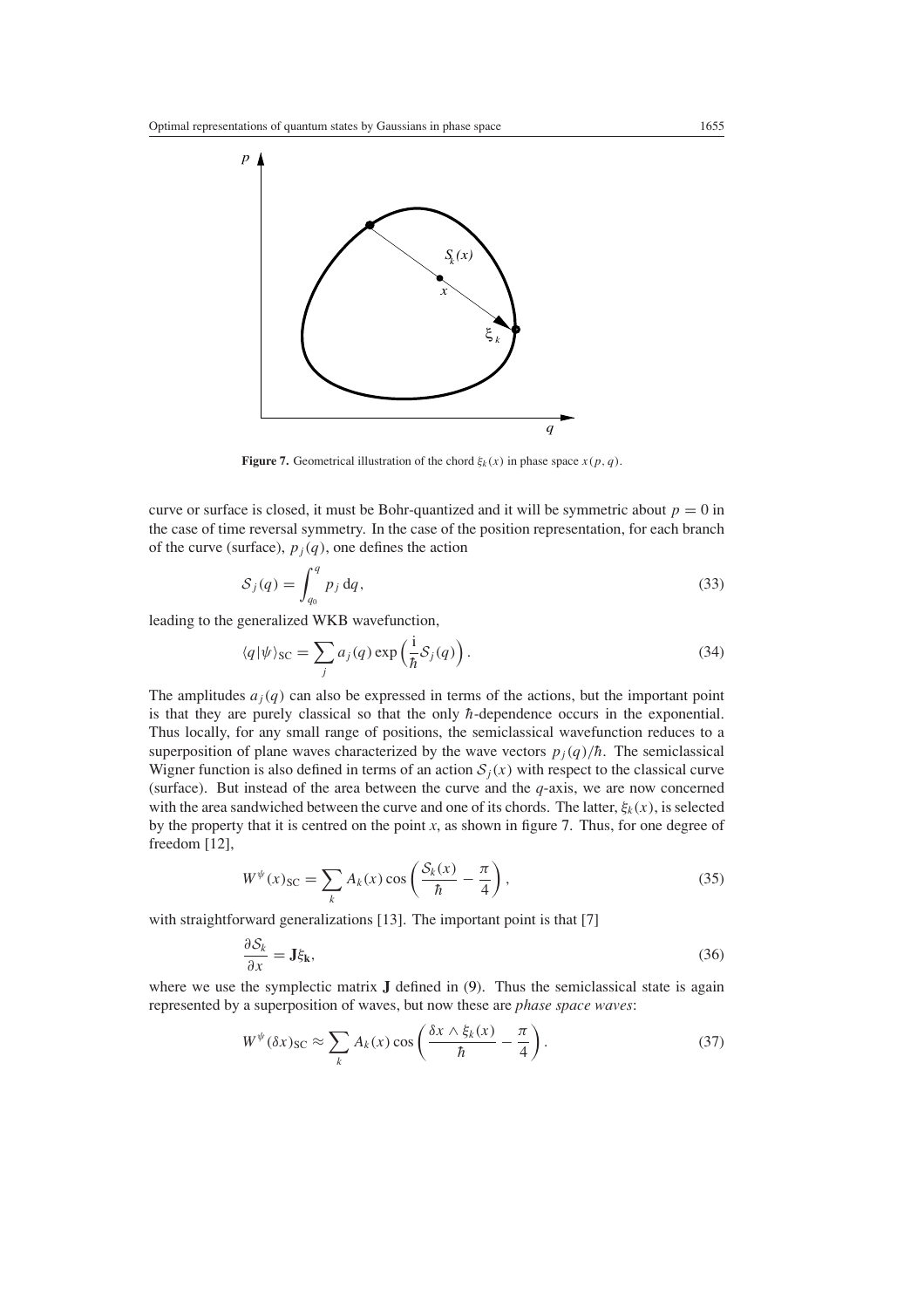Here  $\delta x$  is measured from the chord centre, so that comparison of this expression with [\(22\)](#page-4-1) immediately reveals that these waves have exactly the same wave vector as a pair of Gaussians at the tip of each chord  $\xi_k(x)$ . It follows that an important feature of a semiclassical state is automatically reproduced by fitting it with Gaussians precisely placed on the corresponding classical curve (surface). Note that, in fact, this is a major *a priori* obstacle to performing the fitting, because the oscillations near the midpoint of a long chord are very fine for  $\hbar \ll S_k$ . One would need very narrow Gaussians indeed to fit these phase space waves directly, rather than having them arise naturally as interferences. All that is left to determine is the phase:  $S_k/\hbar - \pi/4$ . How can we single out the region in which to place the gpps, if we have no *a priori* knowledge of the classical structures corresponding to a quantum state? The obvious course is to smooth the Wigner function with a Gaussian window. In other words, we initially fit the Husimi function. Recalling that the gpps have linear width of order  $\sqrt{\hbar}$ , while the flusimi function. Recalling that the gpps have linear width of order  $\sqrt{\hbar}$ , while the wavelength of the Wigner oscillations is  $\hbar/|\xi_k|$ , it follows that this Gaussian window erases effectively a semiclassical Wigner function, except in the limit of very small chords. This is a simple explanation of the well-known fact that only in the neighbourhood of the classical curve (surface) itself is the semiclassical Husimi function appreciable. In the simple case of one degree of freedom, the Husimi function is concentrated near the energy shell. Thus, by fitting gpps to a Husimi function, one automatically samples its relevant classical manifold, if it happens to have a (possibly unknown) semiclassical structure. A basic assumption in the above argument is that the gpps along the curve (surface) are neither too crowded, to avoid confusing superpositions, nor too sparsely spaced, lest gaps should arise in the fitting. It is thus easy to estimate the growth of the number of coherent states required to fit the eigenstate thus easy to estimate the growth of the number of coherent states required to fit the eigenstate  $|\psi_n\rangle$  with the degree of excitation. Since the linear width of the Gaussian scales as  $\sqrt{\hbar}$ , the phase space area of the curve grows as  $n\hbar$  and hence its length grows as  $\sqrt{n\hbar}$ , the number of equispaced Gaussians needed to cover the curve grows as  $\sqrt{n}$ . Of course, we have assumed here that the shape of the curve does not change with *n*, as for the harmonic oscillator. If the eigencurve elongates for higher excitation, the number of gpps necessary for a good fit will grow as  $n^{\alpha}$ , with  $1/2 \le \alpha \le 1$ . We can also estimate the growth in time of the number of gpps required to fit an evolving semiclassical state with arbitrary precision. According to the theory of van Vleck [10], it is sufficient to evolve the curve (surface) classically and then to reconstruct the wavefunction. This principle can also be applied to Wigner functions, according to Berry and Balazs [14]. If the driving Hamiltonian is chaotic, then the curve will stretch at a rate depending on the Lyapunov exponent, *λ*. Clearly, this also determines the initial rate of growth of the number of gpps needed for an adequate fit. Ultimately, when the curve densely covers all the available phase space (the energy shell of the driving Hamiltonian), a relatively steady state will be reached where the number of gpps saturates.

#### <span id="page-11-0"></span>**6. Conclusions**

Optimal fitting of quantum states by phase space Gaussians is achieved by first fitting the Husimi function and then determining the quantum phases from the chord function, i.e. the Fourier transform of the Wigner function. The density of Gaussians in phase space must be finely adjusted: if there are too few, essential features of the state will be missed, whereas an excessive number of Gaussians would introduce interference terms in the Husimi function itself, which could only be accommodated by a much more complex variation of this method. The numerical examples in section [4](#page-4-0) indicate clearly that, in addition to achieving excellent overall accuracy, all essential qualitative features of the states are captured by this method, using a basis of Gaussians that grows more slowly than the excitation number of the fitted states. This last result and further insight into the fitting procedure follows from